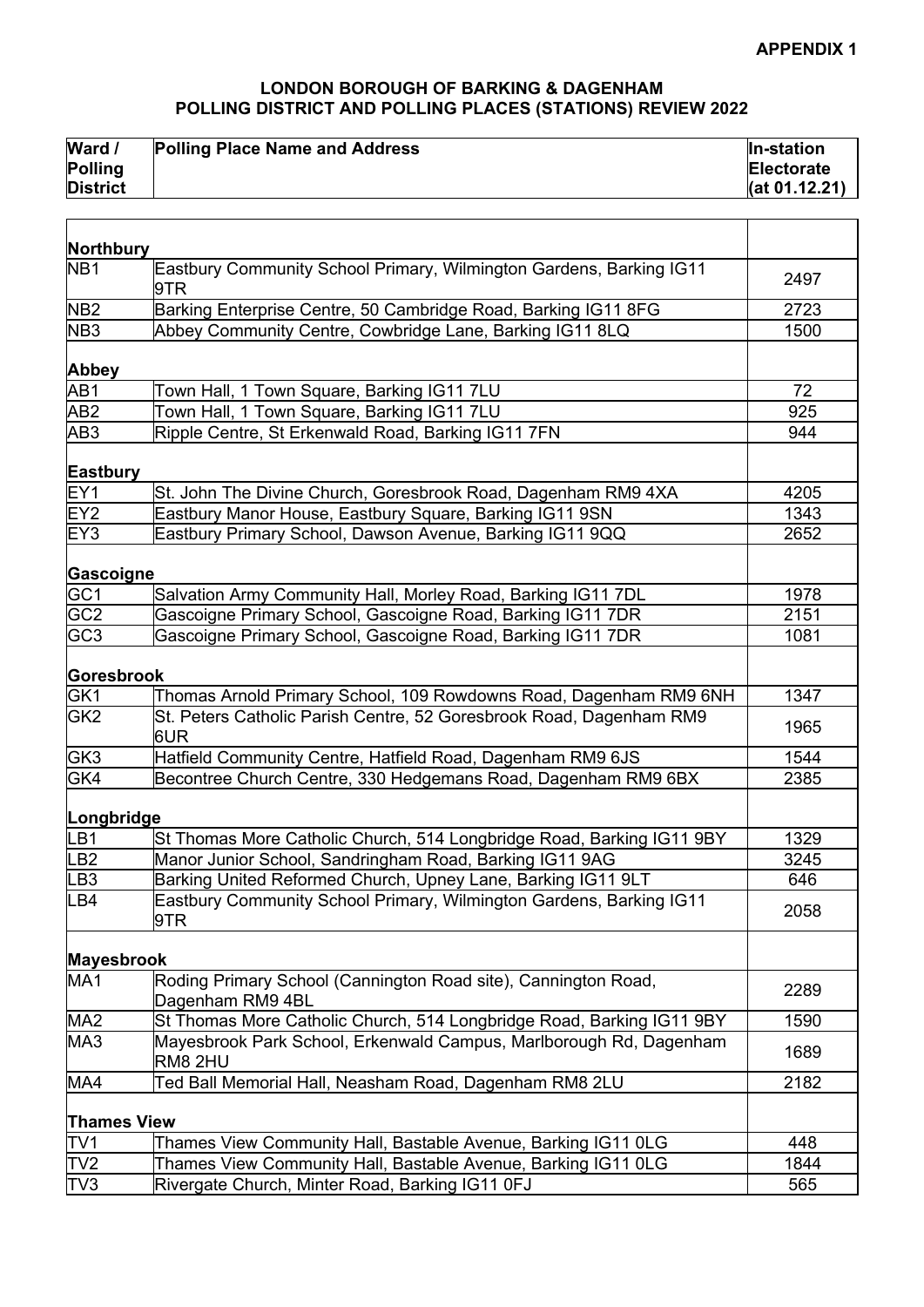## **LONDON BOROUGH OF BARKING & DAGENHAM POLLING DISTRICT AND POLLING PLACES (STATIONS) REVIEW 2022**

| Ward /          | <b>Polling Place Name and Address</b> | In-station    |
|-----------------|---------------------------------------|---------------|
| <b>Polling</b>  |                                       | Electorate    |
| <b>District</b> |                                       | (at 01.12.21) |

|                  | <b>Barking Riverside</b>                                                                        |      |
|------------------|-------------------------------------------------------------------------------------------------|------|
| BR <sub>1</sub>  | Scrattons Farm Tenants & Residents Assoc, Julia Gardens, Barking IG11<br>OUQ.                   | 453  |
| BR <sub>2</sub>  | Thames View Community Hall, Bastable Avenue, Barking IG11 0LG                                   | 2193 |
| BR <sub>3</sub>  | Rivergate Church, Minter Road, Barking IG11 0FJ                                                 | 1701 |
| BR4              | Riverside Primary School, Renwick Road, Barking IG11 0FU                                        | 396  |
| <b>Parsloes</b>  |                                                                                                 |      |
| PA1              | St. Teresa Catholic Primary School, Bowes Road, Dagenham RM8 2XJ                                | 902  |
| PA2              | Five Elms Primary School, Wood Lane, Dagenham RM9 5TB                                           | 1257 |
| PA3              | Osborne Square Church, Osborne Square, Dagenham RM9 5BA                                         | 762  |
| PA4              | Fanshawe Community Centre, Barnmead Road, Dagenham RM9 5DX                                      | 2177 |
| PA <sub>5</sub>  | Parsloes Primary School, Spurling Road, Dagenham RM9 5RH                                        | 1191 |
| PA6              | Kingsley Hall, Parsloes Avenue, Dagenham RM9 5NB                                                | 1749 |
| <b>Becontree</b> |                                                                                                 |      |
| BE <sub>1</sub>  | St. Thomas Church, Haydon Road, Dagenham RM8 2PA                                                | 1440 |
| BE <sub>2</sub>  | Bethel Christian Centre, 170 Bennetts Castle Lane, Dagenham RM8 3XP                             | 1981 |
| BE <sub>3</sub>  | The Vibe, 195 - 211 Becontree Avenue, Dagenham RM8 2UT                                          | 1650 |
| Alibon           |                                                                                                 |      |
| AL <sub>1</sub>  | St George's Church, Rogers Road, Dagenham RM10 8JX                                              | 2449 |
| AL <sub>2</sub>  | Dagenham & Redbridge F.C., Victoria Road, Dagenham RM10 7XL                                     | 1571 |
| AL <sub>3</sub>  | Richard Alibon Primary School, Alibon Road, Dagenham RM10 8DF                                   | 1261 |
| Valence          |                                                                                                 |      |
| VA <sub>1</sub>  | Henry Green Primary School, Chittys Lane, Dagenham RM8 1UP                                      | 2322 |
| VA <sub>2</sub>  | Grafton Primary School, Grafton Road, Dagenham RM8 3EX                                          | 2104 |
| VA <sub>3</sub>  | Education Suite - Visitor's Centre, Valence House Museum, Becontree<br>Avenue, Dagenham RM8 3HT | 1026 |
| VA4              | Bethel Christian Centre, 170 Bennetts Castle Lane, Dagenham RM8 3XP                             | 1644 |
| VA <sub>5</sub>  | Grafton Primary School, Grafton Road, Dagenham RM8 3EX                                          | 864  |
| <b>Whalebone</b> |                                                                                                 |      |
| WH <sub>1</sub>  | Shackleton Hall, Morden Road, Chadwell Heath, Romford RM6 6ED                                   | 827  |
| WH <sub>2</sub>  | Catterall Hall, Cecil Road, Chadwell Heath, Romford RM6 6LB                                     | 1519 |
| WH <sub>3</sub>  | Hartley Brook Church, Rosslyn Avenue, Dagenham RM8 1JP                                          | 1604 |
| WH4              | Green Lane Christian Fellowship Hall, 947A Green Lane, Dagenham RM8                             |      |
|                  | 1DJ                                                                                             | 2111 |
| WH <sub>5</sub>  | Harmony Christian Centre, 23-27 Kemp Road, Dagenham RM8 1ST                                     | 1065 |